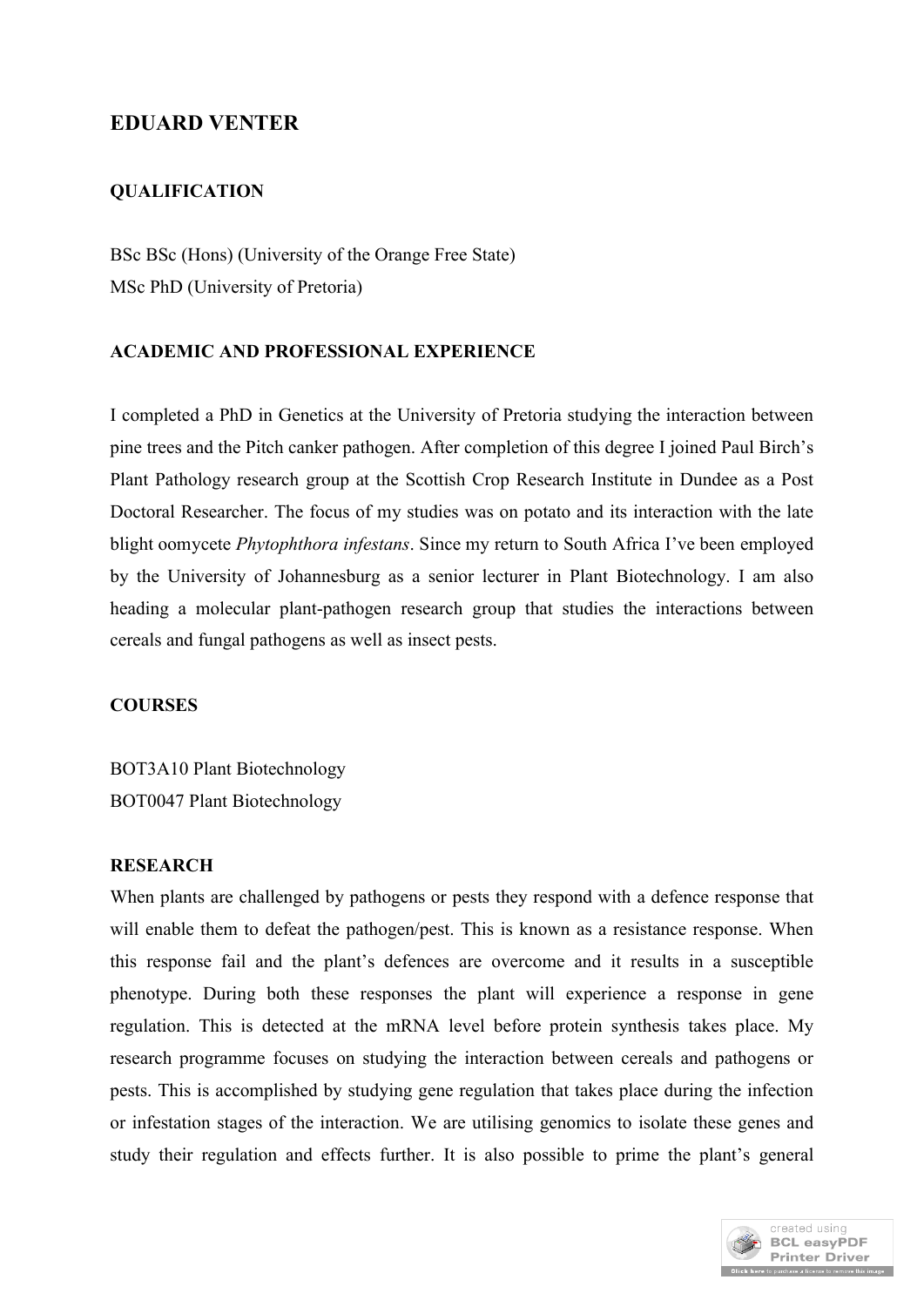defence response by stimulating the Induced Systemic Response (ISR). We are studying the ISR and how that can be utilised to extend the field usage of resistant and susceptible cultivars. The last focus of the research programme is to identify the role that small noncoding RNA (ncRNA) play during defence responses in cereal plants. The research is accomplished under two interactions and divided into three parts. The first is focussed on the interaction between barley and *Fusarium graminearum*; the second focuses on the induction of the ISR in wheat before infestation by the Russian wheat aphid (RWA); and the last focuses on the role that ncRNA play during both the above mentioned interactions. By understanding how the plant host reacts to attack, strategies can be devised to enhance the resistance of plants through classical plant breeding programmes or through genetic engineering approaches.

### **Publications**

Du Preez F, Myburg AA, **Venter, E**, Botha AM. **2008**. Resistance genes in plants and the dynamics of divergence before duplication. *South African Journal of Botany* 74: 51-64.

Gilroy EM, Hein I, Van der Hoorn R, Boevink PC, **Venter E**, McLellan H, Kafarnik F, Hrubikova K, Shaw J, Holeva M, Loake GJ, Lacomme C, Birch PRJ. **2007**. Involvement of cathepsin B in the plant disease resistance hypersensitive response. *The Plant Journal* 52:1- 13.

Avrova AO, Whisson SC, Pritchard L, **Venter E**, De Luca S, Hein I, Birch PRJ. **2007**. A novel, non-protein coding infection-specific gene family is clustered throughout the genome of *Phytophthora infestans*. *Microbiology-SGM* 153:747-759.

Botha A-M, Lacock L, Van Niekerk C, Matsioloko MT, Du Preez FB, Loots S, **Venter E**, Kunert KJ, Cullis CA. 2006. Is photosynthetic transcriptional regulation in *Triticum aestivum* L. cv. 'TugelaDN' a contributing factor for tolerance to *Diuraphis noxia* (Homoptera: Aphididae)? *Plant Cell Reports*. 25: 41-54.

Armstrong MR, Whisson SC, Pritchard L, Bos JIB, **Venter E**, Avrova AO, Rehmany AP, Böhme U, Brooks K, Cherevach I, Hamlin N, White B, Fraser A, Lord A, Quail MA, Churcher C, Hall N, Berriman M, Huang S, Kamoun S, Beynon JL, Birch PRJ. **2005**. An